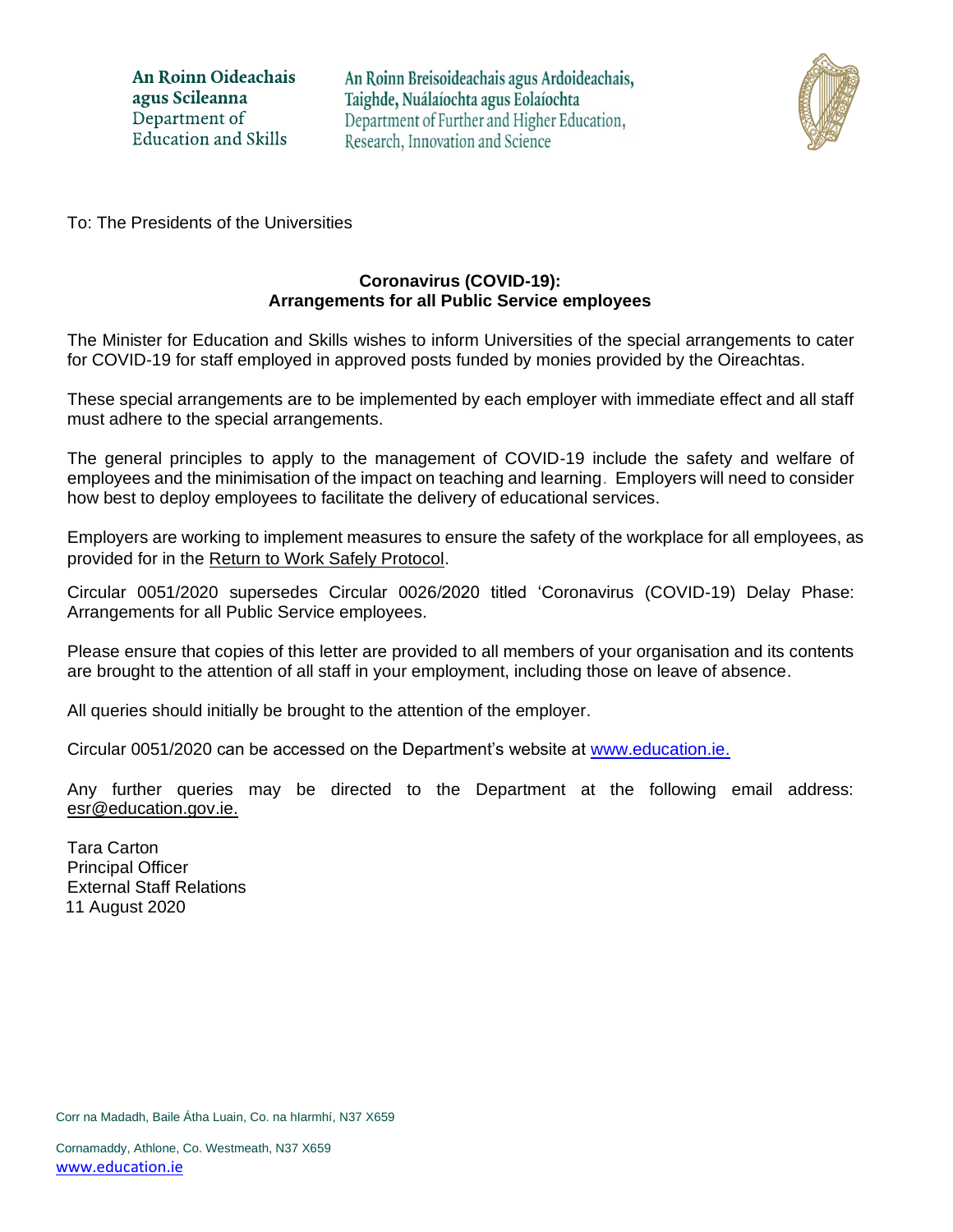### Contents

| 1. |                                                                                                   |
|----|---------------------------------------------------------------------------------------------------|
| 2. |                                                                                                   |
| 3. |                                                                                                   |
| 4. |                                                                                                   |
| 5. |                                                                                                   |
| 6. |                                                                                                   |
| 7. |                                                                                                   |
| 8. | Restricted Movement other than following Non-Essential Travel Overseas  6                         |
| 9. |                                                                                                   |
|    |                                                                                                   |
|    |                                                                                                   |
|    |                                                                                                   |
|    |                                                                                                   |
|    | 14. Employee with caring or childcare responsibilities or living with high risk or very high risk |
|    |                                                                                                   |
|    |                                                                                                   |
|    |                                                                                                   |
|    |                                                                                                   |
|    | Appendix B: Declaration Form - Restricted Movement GroupError! Bookmark not defined.              |
|    | Appendix C: Medical Report from Treating Consultant - Very High-Risk Group14                      |
|    |                                                                                                   |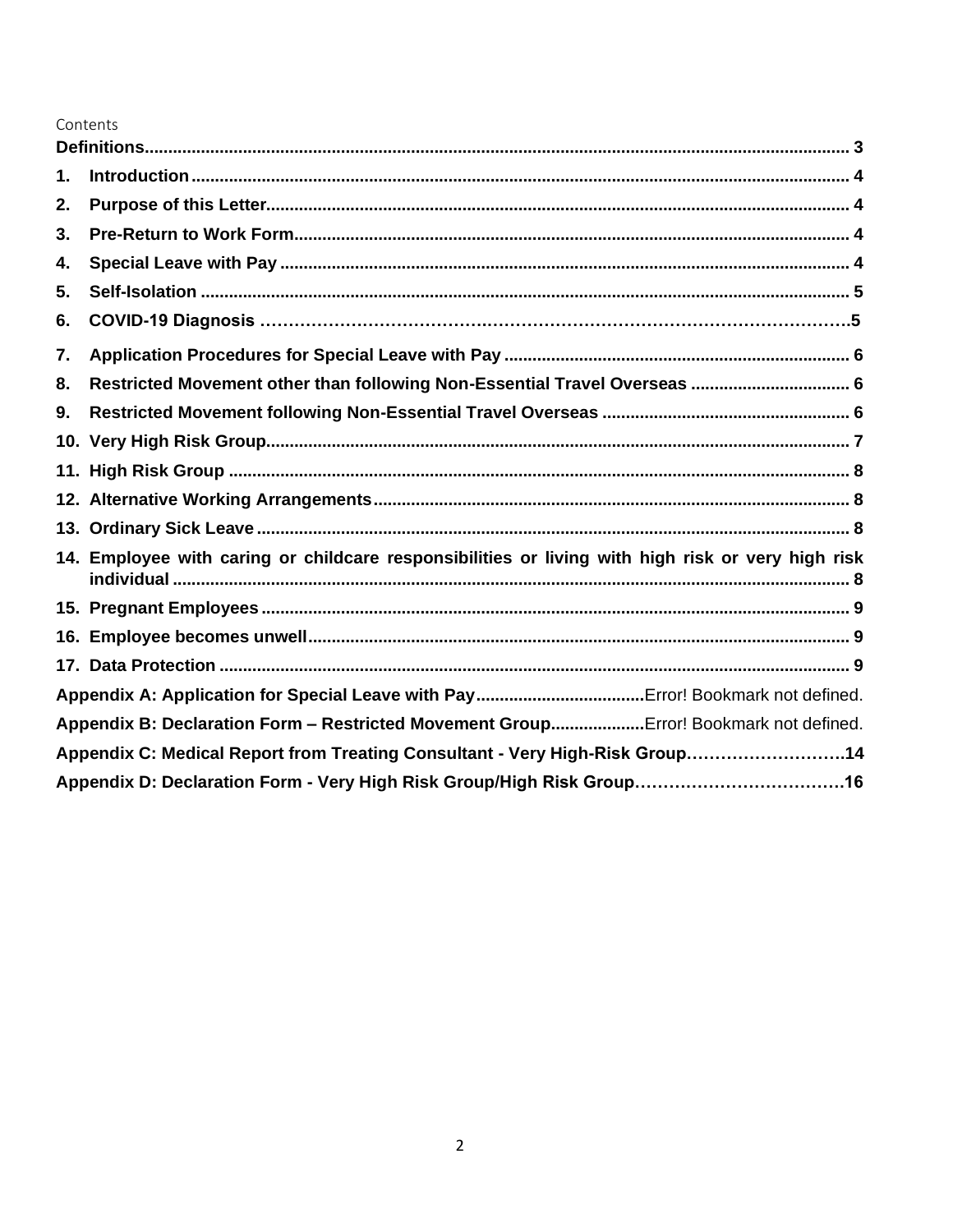#### <span id="page-2-0"></span>**Definitions**

For the purpose of this Letter the following terms have the meanings assigned to them here unless the context indicates otherwise.

**Cocoon** – means an employee who is at very high risk of serious illness from contracting COVIID-19 and is required to stay at home as much as possible and avoid physical contact with other people.

**DPER** – means Department of Public Expenditure and Reform.

**DEASP** – means Department of Employment Affairs and Social Protection.

**Employee** - means all staff in approved posts funded by monies provided by the Oireachtas.

**GDPR** - means the General Data Protection Regulation (GDPR) (Regulation (EU) 2016/679).

**HSE –** means Health Service Executive.

**Occupational Health Service (OHS)** – means the providers of independent medical advice on occupational health to the employer.

**The Department** - means the Department of Education and Skills and/or the Department of Further and Higher Education, Research, Innovation and Science.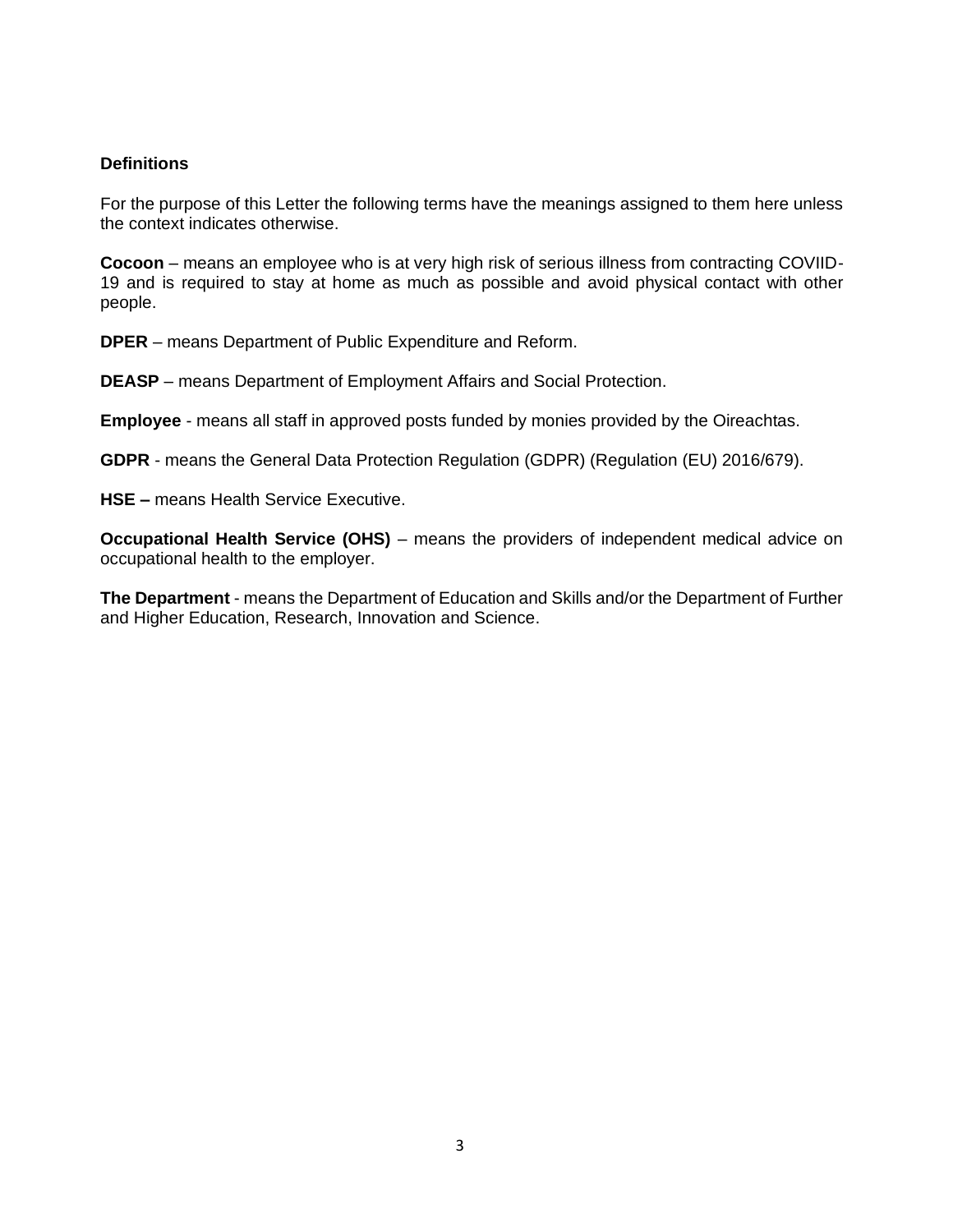### <span id="page-3-0"></span>**1. Introduction**

- 1.1 Coronavirus (COVID-19) is a virus that can cause illness affecting the lungs and airways.
- 1.2 The employer has obligations under the Safety, Health and Welfare at Work Act, 2005 to ensure the safety and welfare of staff at work.

### <span id="page-3-1"></span>**2. Purpose of this Letter**

2.1 The purpose of this Letter is to advise employers and employees of revised arrangements in relation to COVID-19.

### <span id="page-3-2"></span>**3. Pre-Return to Work Form**

- 3.1 Each employer must have a COVID-19 Response Plan in place in order to re-open safely. It is incumbent on all employees returning to the workplace to fully comply with their employer's COVID-19 Response Plan. As part of this Response Plan, the Pre-Return to Work form is one of the measures designed to assist with the safe return of all employees to the workplace.
- 3.2 All employees are required to complete the [COVID-19 Pre-Return to Work Form](https://www.hsa.ie/eng/topics/covid-19/return_to_work_safely_templates_checklists_and_posters/return_to_work_form.pdf) which must be completed at least 3 days before an initial return (the 3 day timeframe can include weekends). Employees should have regard to any changes in their circumstances in relation to the questions and notify their employer if there are any changes.

### <span id="page-3-3"></span>**4. Special Leave with Pay**

- 4.1 Special leave with pay will be granted by the employer, for those employees who have been:
	- a) diagnosed with COVID-19 or
	- b) recommended to self-isolate
- 4.2 The employee must provide HSE/medical certification to the employer to include estimated date of fitness to return to work.
- 4.3 Special leave with pay for employees who are not required to work due to COVID-19 should be based on basic salary and fixed allowances only.
- 4.3 Special leave with pay granted by the employer will not be counted as part of the employee's Sick Leave record.
- 4.5 Similar to the general principles applying to the management of Sick Leave, the employee must contact the employer as soon as possible, in accordance with the employer's normal absence reporting arrangements. Where circumstances or diagnosis changes, the employee must also inform the employer immediately.
- 4.5 An employee is not entitled to days in lieu of bank holidays whilst in receipt of special leave with pay.
- 4.6 It is considered good practice in maintaining a positive wellbeing culture in the workplace to have appropriate contact between the employer and the employee during periods of leave. The nature of this contact should focus on the welfare of the employee and the facilitation of a successful return to work.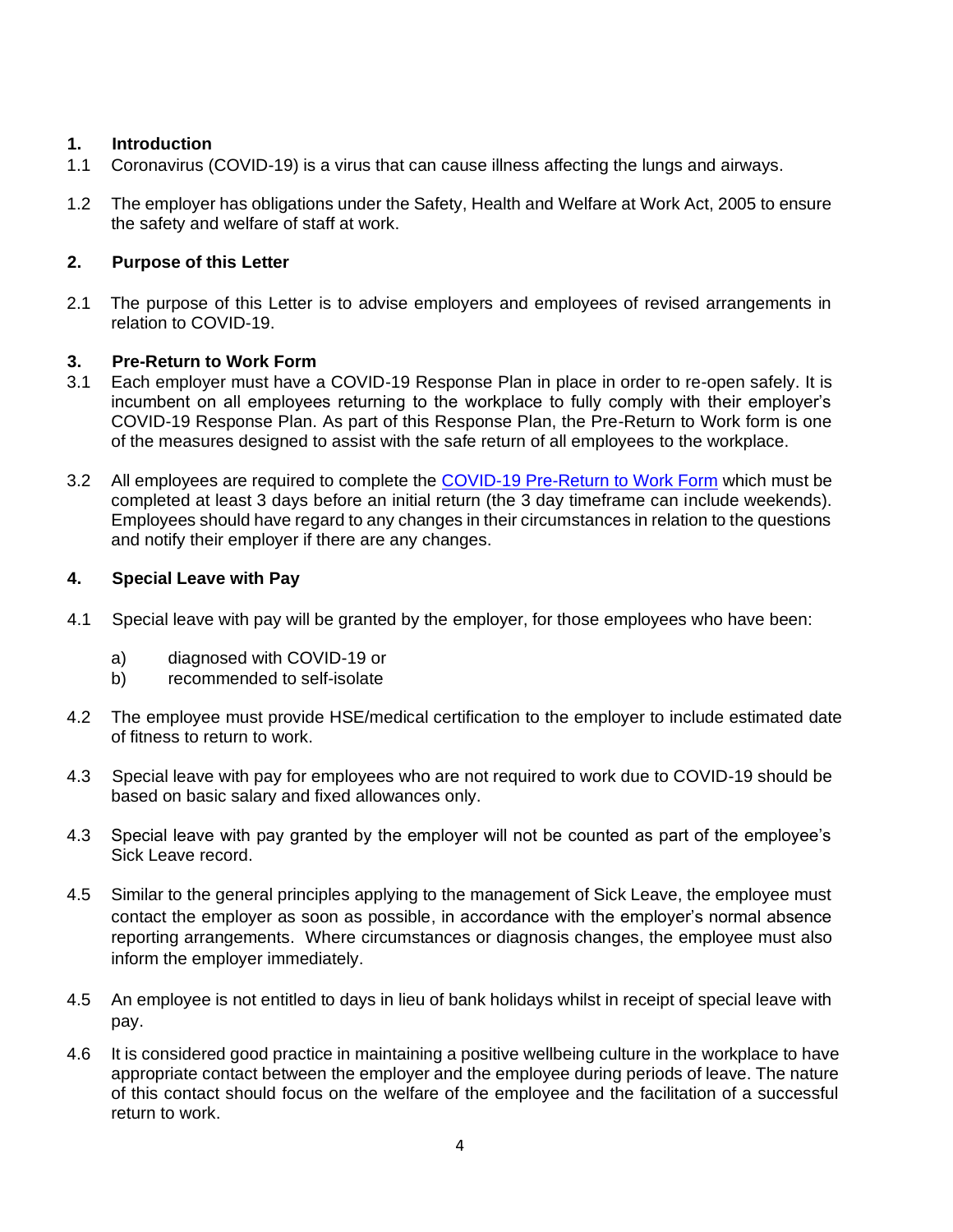- 4.7 The special leave with pay absence must be recorded as such by the employer on the relevant HR system. The approved special leave should be recorded by the employer as the Department may require statistical data.
- 4.8 Public service employees who can avail of the special leave with pay for COVID-19 are excluded from claiming the special DEASP COVID-19 illness benefit payment.

#### <span id="page-4-0"></span>**5. Self-Isolation**

- 5.1 Self-isolation means an employee with COVID-19 symptoms who has been medically/HSE certified and recommended to stay indoors and completely avoid contact with other people. This includes other people in the household, as much as possible. An employee with COVID-19 symptoms will be medically/HSE advised to self-isolate while he/she waits for a COVID-19 test appointment and test results.
- 5.2 The latest criteria for self-isolation and as updated by the HSE must be followed. The current criteria for self-isolation is at: [https://www2.hse.ie/conditions/coronavirus/self-isolation-and-limited-social-interaction.html.](https://www2.hse.ie/conditions/coronavirus/self-isolation-and-limited-social-interaction.html)
- 5.3 The employee must inform the employer where HSE or medical advice is that he/she must selfisolate. Subject to the provision of the appropriate HSE/medical certification and completion of the Application Form at Appendix A, special leave with pay will be granted by the employer and applies up until the COVID-19 test result is obtained.
- 5.4 The employee must arrange a COVID-19 test as soon as possible and must immediately inform the employer of the COVID-19 test result.
- 5.5 Where the COVID-19 test result is positive, the employee remains on special leave with pay and must be recorded by the employer as 'COVID-19: Diagnosis' on the relevant HR system.
- 5.6 Where the employee does not return to work-immediately following a negative COVID-19 test result, the terms and conditions of the Sick Leave Scheme applies.

#### **6. COVID-19 Diagnosis**

- 6.1 The employee must inform the employer where he/she has tested positive for COVID-19. Subject to the provision of the appropriate HSE/medical certification and completion of the Application Form at Appendix A, special leave with pay will be granted by the employer.
- 6.2 It is advised that in the case of a confirmed COVID-19 infection, an employee needs to be 14 days post onset of symptoms and also 5 days fever free (which may run concurrently) before returning to the workplace. It should be noted that the 14 days is from the onset of symptoms or when asymptomatic from the day of the Covid-19 test. The 14 days is not from the date of receiving a positive COVID-19 test result.
- 6.3 These arrangements do not preclude an employee working from home at an earlier stage, if this is feasible, depending on the individual case.
- 6.4 The OHS advice must be sought, where an employee is absent in excess of the period as detailed at paragraph 6.2.
- 6.5 When the employee returns to work, he/she must be informed by the employer of the procedures in their place of employment regarding social distancing, use of personal protective equipment and hand washing techniques.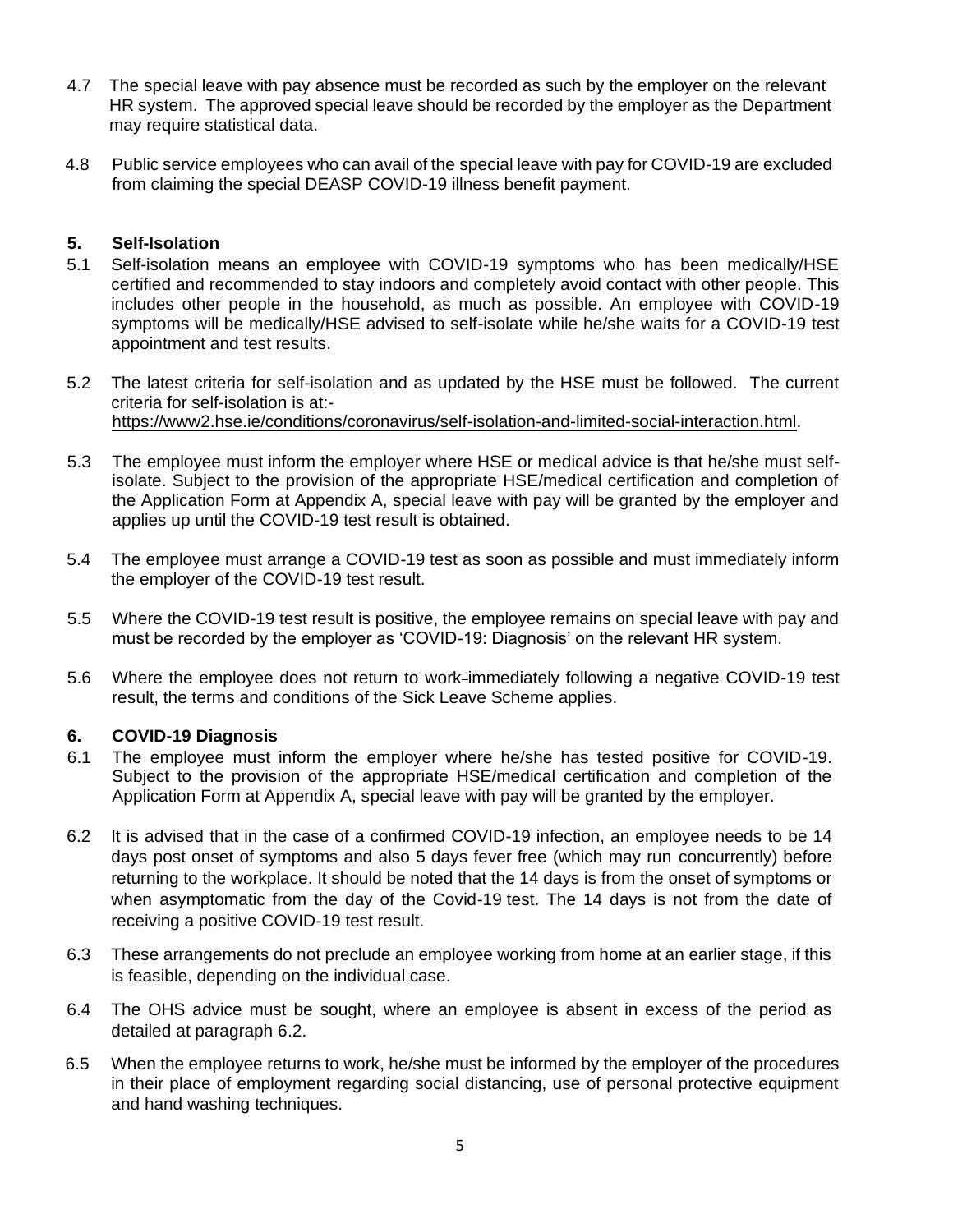### <span id="page-5-0"></span>**7. Application Procedures for Special Leave with Pay**

- 7.1 An employee who has been HSE/medically diagnosed with Covid-19 or has been recommended to self-isolate must complete the Application Form at Appendix A to apply for special leave with pay.
- 7.2 The completed Application Form should be forwarded by the employee to the employer as soon as possible. The completed form must be accompanied by appropriate HSE/medical certification to include estimated date of fitness to return to work.

### <span id="page-5-1"></span>**8. Restricted Movement other than following Non-Essential Travel Overseas**

- 8.1 An employee with no COVID-19 symptoms will be medically/HSE advised to restrict his/her movements for 14-days if he/she is a close contact of a confirmed case of COVID-19 or lives with someone who has COVID-19 symptoms. This is to avoid contact with other people and social situations as much as possible. The 14 day period is from the last date of contact with the diagnosed person.
- 8.2 The employee who has been advised to restrict his/her movements must arrange a COVID-19 test as soon as possible.
- 8.3 The latest criteria for restricted movement and as updated by the HSE must be followed. The current advice on restricted movements is at: [https://www2.hse.ie/conditions/coronavirus/managing-coronavirus-at-home/if-you-live-with](https://www2.hse.ie/conditions/coronavirus/managing-coronavirus-at-home/if-you-live-with-someone-who-has-coronavirus.html#restrict)[someone-who-has-coronavirus.html#restrict.](https://www2.hse.ie/conditions/coronavirus/managing-coronavirus-at-home/if-you-live-with-someone-who-has-coronavirus.html#restrict)
- 8.4 An employee who has been advised to restrict his/her movements must complete the Declaration Form at Appendix B and return this form immediately to the employer, accompanied by medical certification (GP/HSE). Where medical diagnosis changes the employee must inform the employer immediately.
- 8.5 An employee who has been advised to restrict his/her movements and is medically fit for work, remains available for work. The employee should be assigned work for the 14 day period and the employer must therefore facilitate alternative working arrangements to the maximum extent possible e.g. working from home. If remote working in an employee's current role is not feasible, then the assignment of work may be outside of their usual core duties. All employees must cooperate with all such flexibilities while they are restricting their movements. Further details are available at paragraph 12.
- 8.6 An employee on restricted movement must be recorded by the employer as such on the relevant HR/payroll system.
- <span id="page-5-2"></span>8.7 Where an employee on restricted movement tests positive for COVID-19, paragraph 7 will apply.

### **9. Restricted Movement following Non-Essential Travel Overseas**

- 9.1 The current Government advice is not to travel overseas.
- 9.2 Any person coming into Ireland (apart from Northern Ireland and individuals arriving in Ireland from locations with a security rating of normal precautions "Green List"), is required to restrict their movements for 14 days.
- 9.3 Responsibility to provide for the period of restricted movements arising from non-essential travel overseas is a matter for each individual employee. Where there is an intention to undertake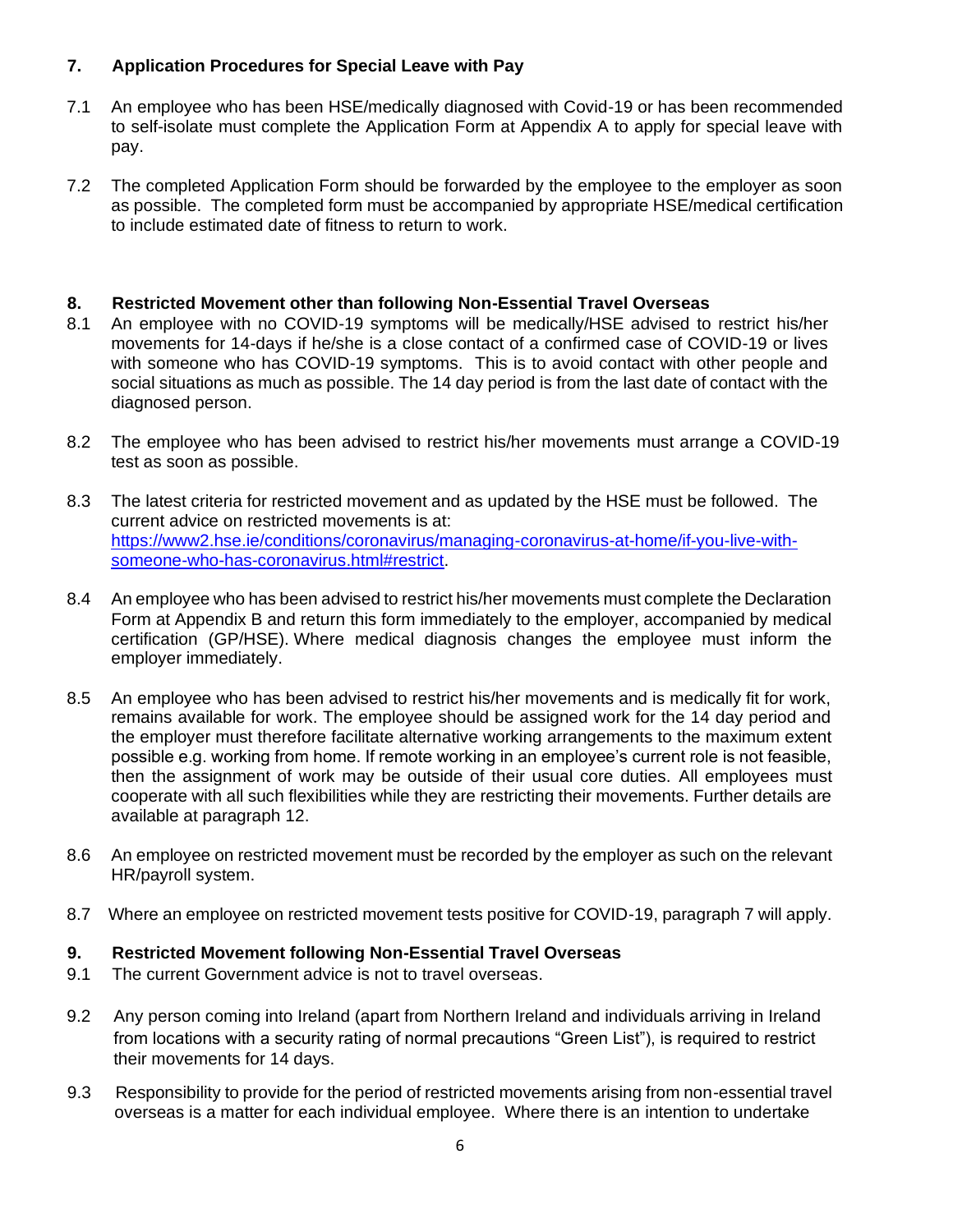non-essential travel overseas, all employees must make provision for the 14 day period of restricted movement, by way of an annual leave or unpaid Leave application, in line with the normal terms and conditions.

- 9.4 Employees must advise their employer in advance in writing of such travel abroad and to include the travel details. This requirement is necessary for the protection of public health.
- 9.5 Should an employee return from a "Green List" country, there will be no requirement to restrict his/her movements. However, an employee should notify his/her employer in advance in writing, to include the travel details, of their intention to travel abroad to a "Green List" country. The "Green List" will be regularly reviewed and may change, and employees should be aware that whatever restricted movement requirements are in place on their date of return will apply to them.
- 9.6 Employees should log on to [www.dfa.ie](http://www.dfa.ie/) immediately prior to their return to Ireland to ensure they are fully appraised of any changes to the "Green List", and any necessary requirement to restrict their movements.

### <span id="page-6-0"></span>**10. Very High Risk Group**

- 10.1 The HSE advice on the 'very high risk' groups is at: <https://www2.hse.ie/conditions/coronavirus/people-at-higher-risk.html>
- 10.2 Having considered the [HSE](https://nam10.safelinks.protection.outlook.com/?url=https%3A%2F%2Fwww2.hse.ie%2Fconditions%2Fcoronavirus%2Fpeople-at-higher-risk.html%23very-high-risk&data=02%7C01%7C%7Cde611a5c5de347adf14d08d83d2accd0%7C84df9e7fe9f640afb435aaaaaaaaaaaa%7C1%7C0%7C637326601316964697&sdata=h1yA6wgxM48zNkFK%2B6kCgOhQyzSOMPQ%2FEOF2xnZJa%2Bg%3D&reserved=0) advice and information available on the HSE website, an employee who believes he/she is at very high risk of serious illness from contracting COVID-19 must immediately contact their employer's HR Department for details of the employer's OHS provider. The employee must then immediately contact the OHS provider for assessment, and submit a completed 'Report from Treating Consultant' (Appendix C). Where such a report cannot be obtained from the treating consultant within a short timeframe, a copy of the latest treating consultant's report can be obtained from the employee's GP. Where the OHS confirms that the employee is at "very high-risk", the employee must complete a Declaration Form (Appendix D) and must inform the employer immediately of their requirement to cocoon.
- 10.3 Having considered the medical information provided with the 'OHS Risk Assessment', the OHS will provide the employee with a 'COVID-19 Risk Assessment Report' which advises whether he/she is at a very high risk of serious illness from contracting COVID-19.
- 10.4 For employees where the 'OHS Risk Assessment Report' advises that they are at a very high risk of serious illness from contracting COVID-19 and cannot attend the workplace, the Declaration Form at Appendix D must be completed and returned immediately to the employer accompanied by the OHS Covid-19 Risk Assessment Report. Where medical diagnosis changes, the employee must inform the employer.
- 10.5 In accordance with DPER guidance, where an employee who is at a very high risk of serious illness from contracting COVID-19 and is medically fit for work, the employer should prioritise alternative working arrangements to the maximum extent possible e.g. working from home. If remote working in an employee's current role is not feasible, then the assignment of work may be outside of their usual core duties. Further details are available at paragraph 12.
- 10.6 Where an employee who is at very high risk of serious illness from contracting COVID-19 and has been assessed by the OHS as medically unfit for work, the terms and conditions of the Sick Leave Scheme apply.
- 10.7 This must be recorded by the employer as such on the relevant HR system.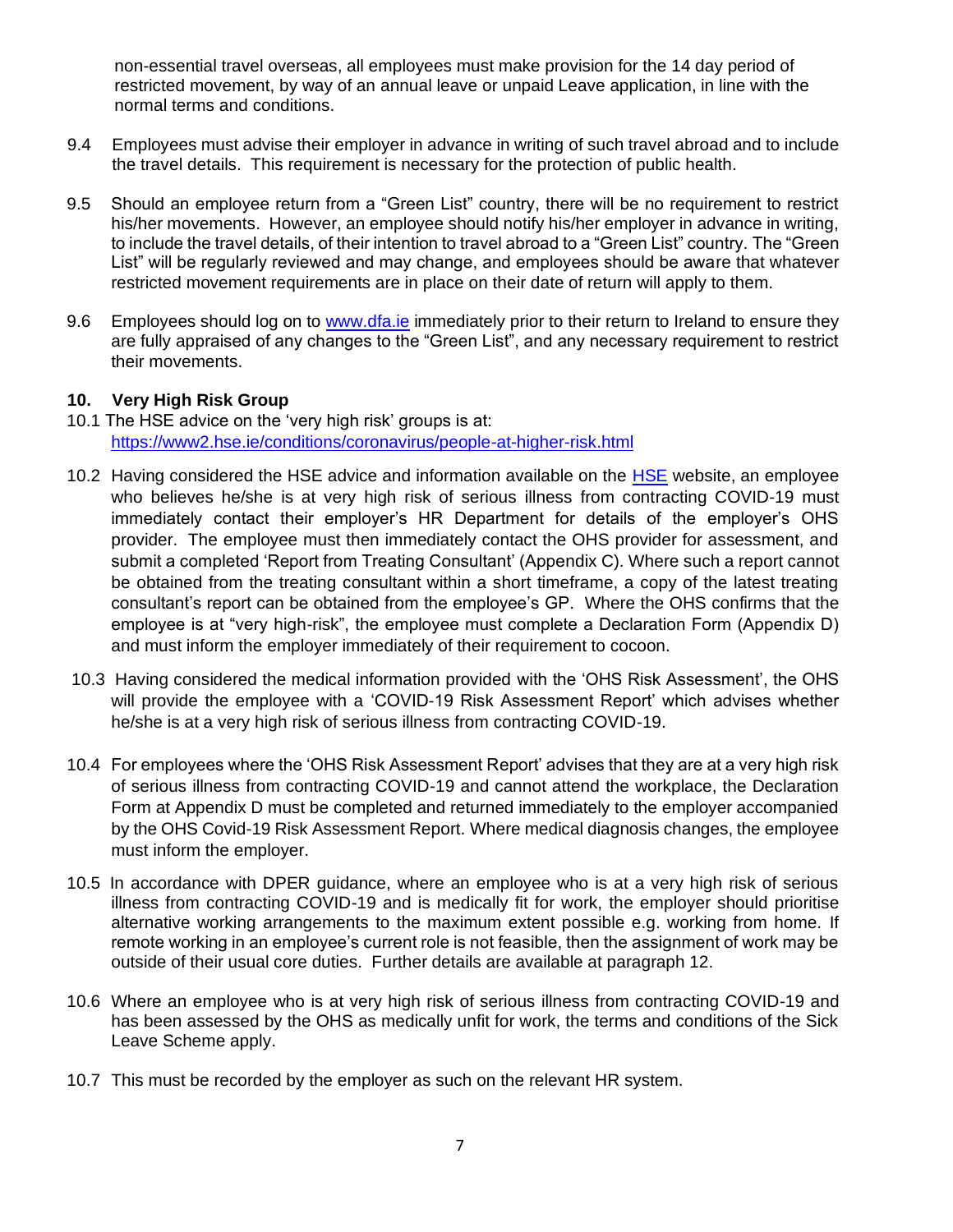### <span id="page-7-0"></span>**11. High Risk Group**

- 11.1 The HSE advice on the 'high risk' group is at: [https://www2.hse.ie/conditions/coronavirus/people](https://www2.hse.ie/conditions/coronavirus/people-at-higher-risk.html)[at-higher-risk.html](https://www2.hse.ie/conditions/coronavirus/people-at-higher-risk.html) An employee in the 'high risk' group who is not ill must attend the workplace, unless advised otherwise by the OHS.
- 11.2 In accordance with HSE advice, an employee in the 'high risk' group should take extra care to practice social distancing and hand hygiene. The use of face coverings and personal protective equipment may also be considered where maintaining social distancing is difficult.
- 11.3 Where concerns remain, particularly where an employee in the 'high risk' group has a role that requires close contact with students and others for prolonged periods, the employee must immediately contact their employer's HR Department for details of the employer's OHS provider and the process at section 10 above will be followed.
- 11.4 Where an employee who has been advised by the OHS not to attend the workplace, the administrative processes at paragraph 12 will apply.

### <span id="page-7-1"></span>**12. Alternative Working Arrangements**

- 12.1 An employee who is medically fit for work and who has been advised to restrict his/her movements, or an employee at very high risk of serious illness from contracting COVID-19 is available to work remotely.
- 12.2 The work assigned to the employee should be determined by the employer, in consultation with the employee, and may include relevant duties that support the work of the employer in developing and delivering its programmes of teaching and learning for students and others. If remote working in an employee's role is not feasible, then the assignment of work may be outside of their core duties.

### <span id="page-7-2"></span>**13. Ordinary Sick Leave**

- 13.1 Any non-COVID-19 illness must be recorded by the employer as Sick Leave on the relevant HR system and the terms and conditions of the Sick Leave Scheme will apply. If the employee is subsequently diagnosed with COVID-19, special leave with pay can be retrospectively applied in lieu of Sick Leave.
- <span id="page-7-3"></span>**14. Employee with caring or childcare responsibilities or living with high risk or very high risk individual**

 In line with central public service arrangements, section 14.1 is in place until 24 August, when it is replaced by sections 14.2 - 14.4 below.

14.1 Special leave with pay is not available for an employee who has COVID-19 related caring or childcare responsibilities, or for an employee who is living with a high risk or very high risk individual. Flexible working may be considered on a case-by-case basis, including working from home and/or adjusted hours, based on business need.

#### In line with central public service arrangements, sections 14.2 - 14.4 replace section 14.1 with effect from 24 August onwards

14.2 Special leave with pay is not available for an employee who has COVID-19 related caring or childcare responsibilities, or for an employee who is living with a high risk or very high risk individual.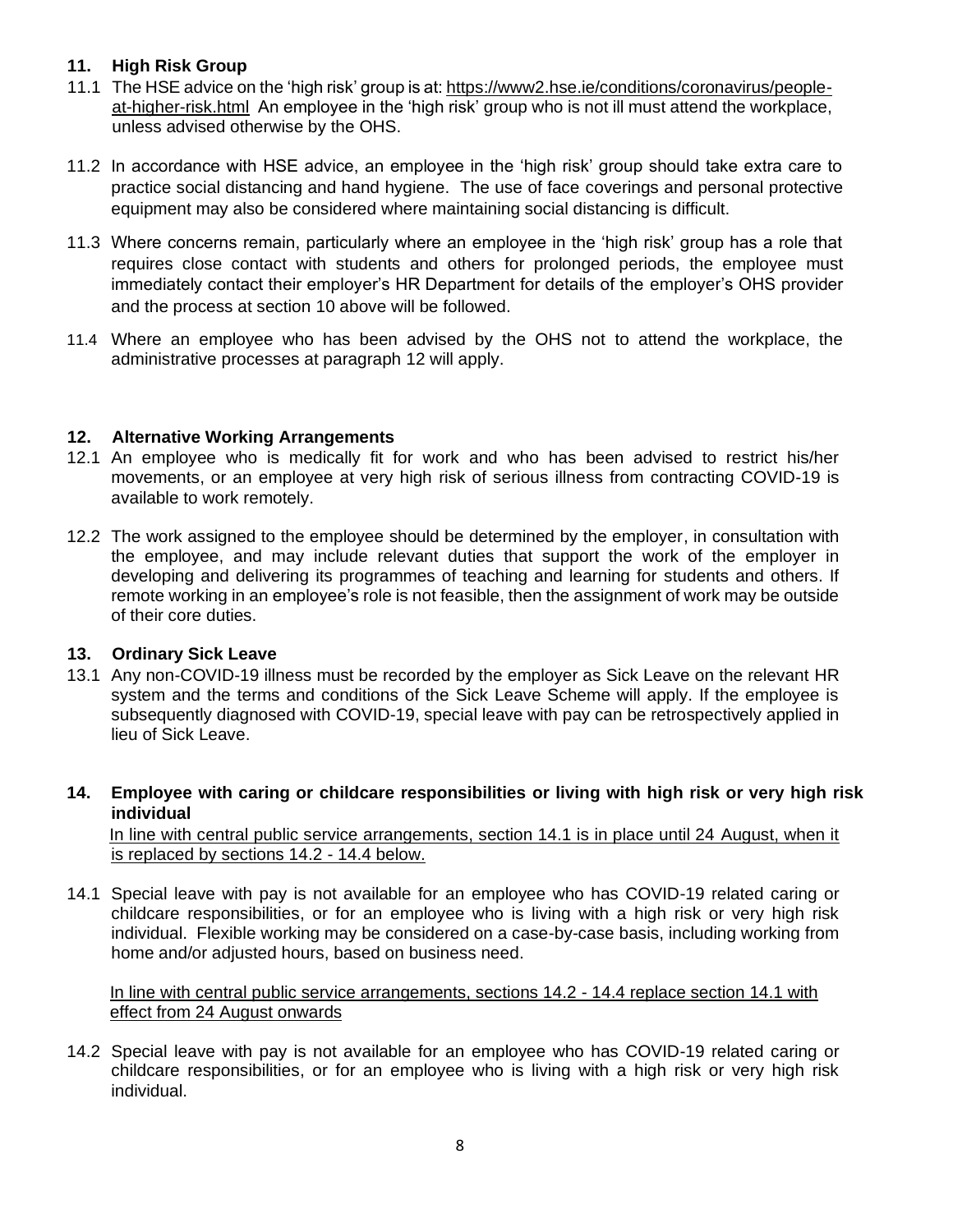- 14.3 However, an employee who wishes to avail of existing relevant leave entitlements is entitled to have such requests considered by his/her employer (e.g. Parental Leave/Carer's Leave). When considering such an application, the employer must take account of the employer's policy on employee absences where the welfare and educational needs of the student must take precedence over all other considerations.
- 14.4 Employees who live with a very high risk individual should attend the workplace and should follow the HSE guidelines to protect themselves and to minimise risk of transmission. The implementation of the Return to Work Safely Protocol is intended to minimize the risk of transmission in the workplace.

### <span id="page-8-0"></span>**15. Pregnant Employees**

15.1 Under the current HSE guidelines, a pregnant employee is not deemed to be at very high risk of serious illness from contracting COVID-19, unless suffering from a serious heart condition.

#### <span id="page-8-1"></span>**16. Employee becomes unwell**

- 16.1 It is important to emphasise that any employee who is feeling unwell must not attend the workplace. This applies to any transmissible illness during this COVID-19 emergency period.
- 16.2 Where an employee becomes unwell in the workplace, the employer should follow the procedures set out in the employer's COVID-19 Response Plan.
- 16.3 In line with the [HSE Contact Tracing Process,](https://www2.hse.ie/conditions/coronavirus/testing/contact-tracing.html) the HSE will contact any employees who have come into close contact with a diagnosed Covid-19 case via the contact tracing process. The HSE instructions should be followed and employee confidentiality is essential at all times.

#### <span id="page-8-2"></span>**17. Data Protection**

17.1 All documentation relating to special leave with pay must be retained by the employer with the relevant personnel records in a safe and secure manner and in line with the employer's data protection policy and data protection regulations.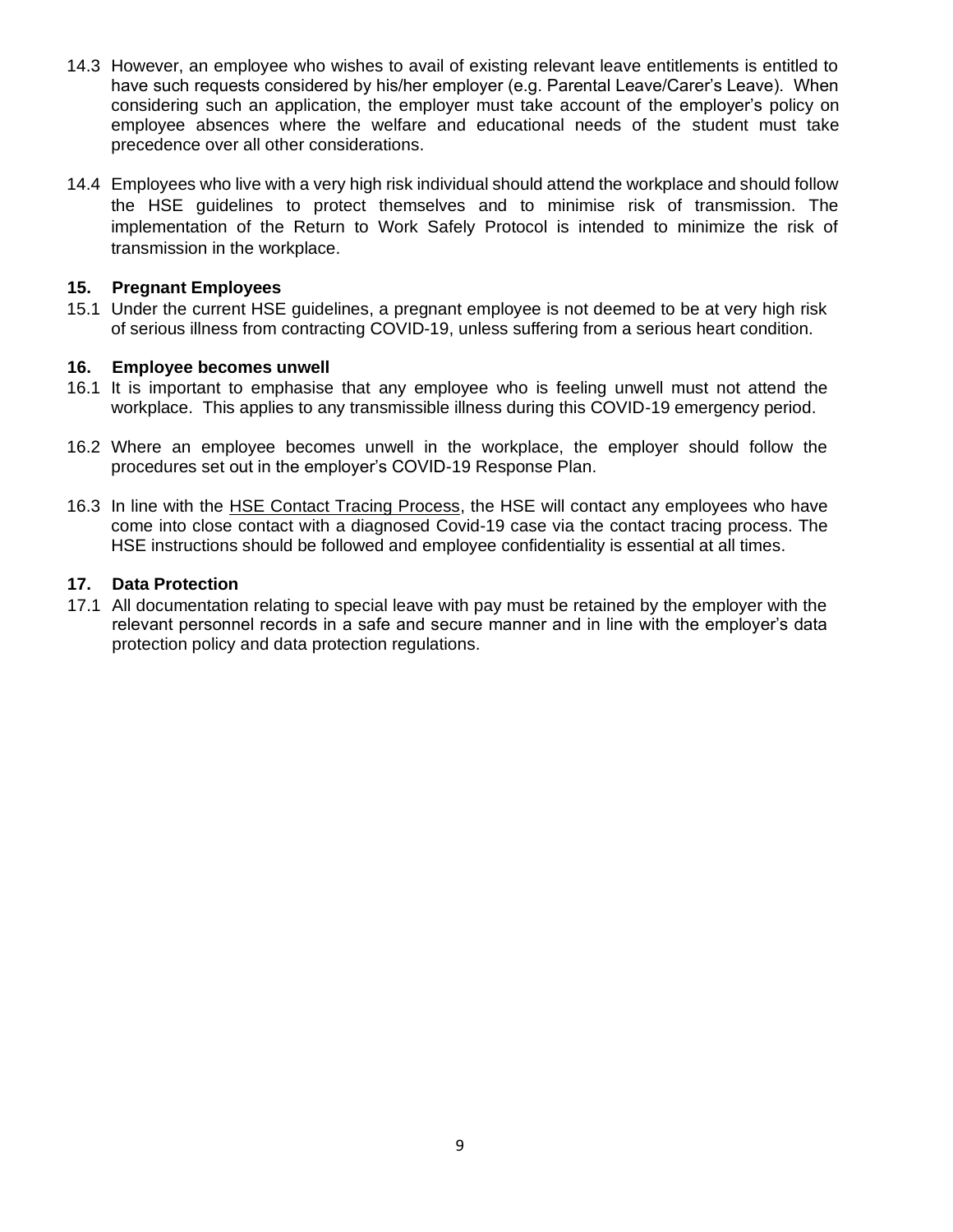### **Page 1 of 2**

### **Application for Special Leave with Pay**

### **Recommendation to self-isolate or COVID-19 diagnosis**

The Application Form should be fully completed and submitted to the employer as soon as possible. The completed form must be accompanied by HSE/medical certification to include date of fitness to return to work.

| <b>Part 1 - Employee Details</b> |  |  |
|----------------------------------|--|--|
|                                  |  |  |
|                                  |  |  |
|                                  |  |  |
|                                  |  |  |
|                                  |  |  |

### **Part 2 – Details of Special Leave with Pay (based on HSE/medical certification)**

Covid-19 diagnosis  $□$  Recommendation to self-isolate:  $□$  (tick relevant box)

Start Date (DD/MM/YYYY): \_\_\_\_\_\_\_\_\_\_\_\_\_\_\_\_\_ End Date (DD/MM/YYYY): \_\_\_\_\_\_\_\_\_\_\_\_\_\_

#### **Declaration**

I wish to apply for Special Leave with Pay in accordance with letter titled '**Coronavirus (COVID-19): Arrangements for all Public Service employees, dated the 11th August 2020".**

The completed application is accompanied by medical/HSE certification.

I confirm that the information provided in the application is true and accurate.

| Signature of Employee: | Jate |
|------------------------|------|
|                        |      |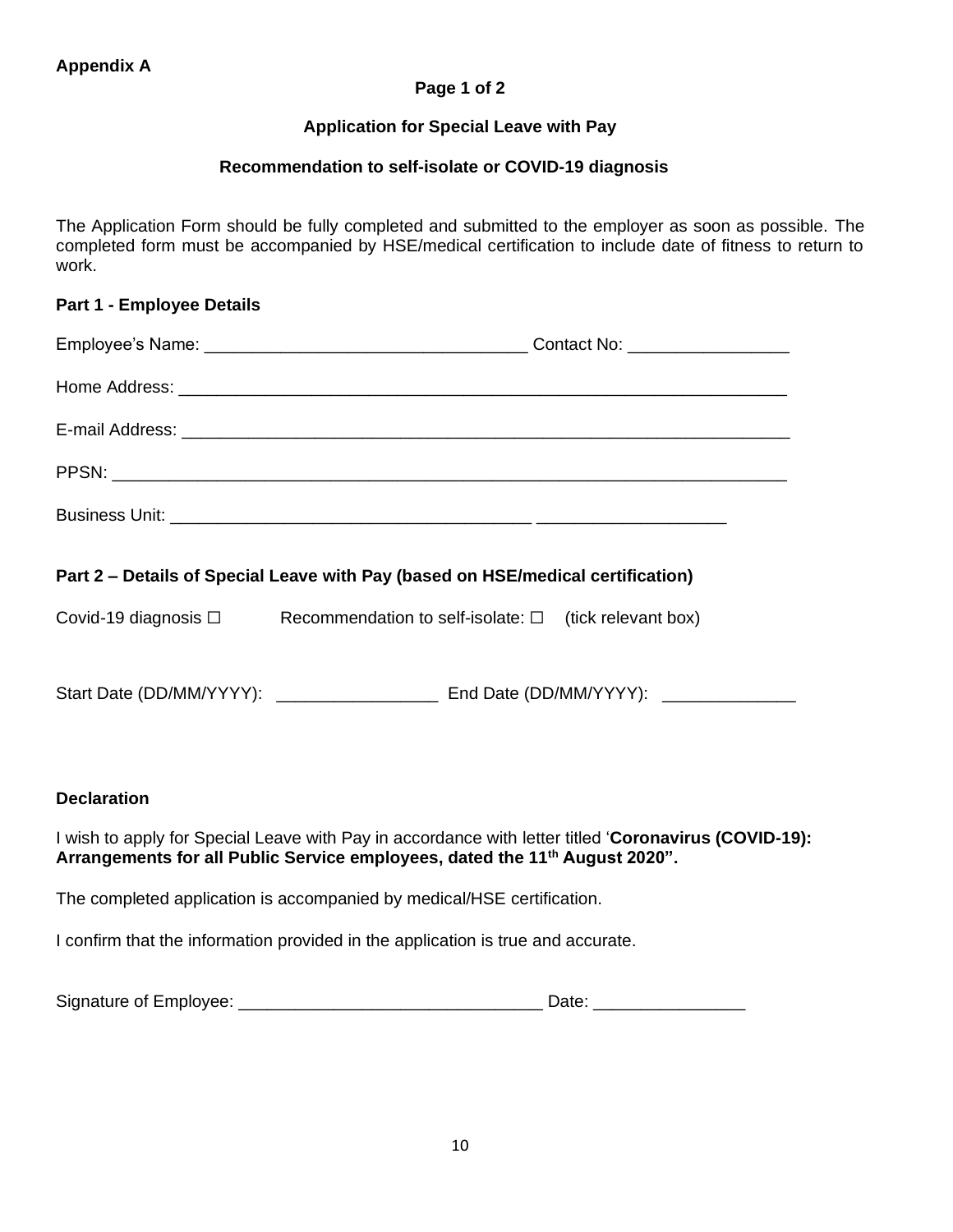# **Page 2 of 2**

| <b>Data Protection Privacy Statement</b><br>Employer should insert a link to their Privacy Statement here when making the form available for<br>use |  |
|-----------------------------------------------------------------------------------------------------------------------------------------------------|--|
|                                                                                                                                                     |  |
|                                                                                                                                                     |  |
|                                                                                                                                                     |  |
|                                                                                                                                                     |  |
|                                                                                                                                                     |  |

# **Part 3 – Employer Approval**

| Signature:                      | Date: Date:                                                                                                                                                                                                                                                                                                                    |
|---------------------------------|--------------------------------------------------------------------------------------------------------------------------------------------------------------------------------------------------------------------------------------------------------------------------------------------------------------------------------|
| (Employer)                      |                                                                                                                                                                                                                                                                                                                                |
| the relevant personnel records. | Application Form/Supporting Documentation should NOT be submitted to the<br>Department of Education and Skills and/or the Department of Further and Higher<br>Education, Research, Innovation and Science. They should be retained by the<br>employer with any other relevant documentation for record and audit purposes with |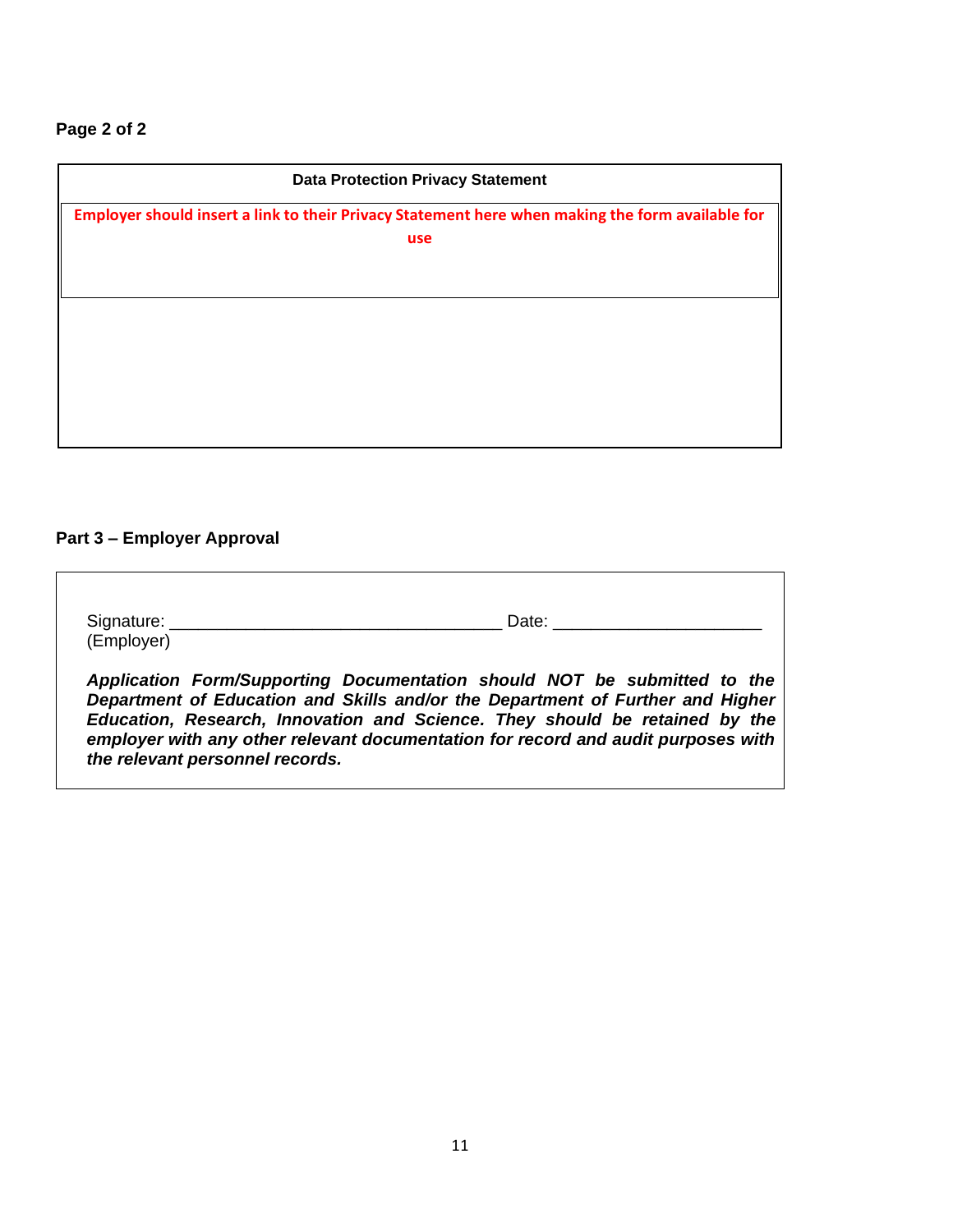#### **Page 1 of 2**

#### **Declaration Form**

#### **Restricted Movement Group**

The Declaration Form must be completed by the employee who has been advised to restrict his/her movements. The completed form must be accompanied by HSE/medical certification, to include date of fitness to return to work.

#### **Part 1 - Employee Details**

| Contact No: __________________ |
|--------------------------------|
|                                |
|                                |
|                                |
|                                |
|                                |

### **Part 2 – Declaration**

I have been medically advised to restrict my movements and cannot attend the workplace.

The completed application is accompanied by medical/HSE certification.

In accordance with letter "**Coronavirus (COVID-19): Arrangements for all Public Service employees, dated the 11th August 2020",** I am available for work in accordance with the terms of this Letter.

I confirm that the information provided in the application is true and accurate.

| Signature of Employee: | Date: |
|------------------------|-------|
|                        |       |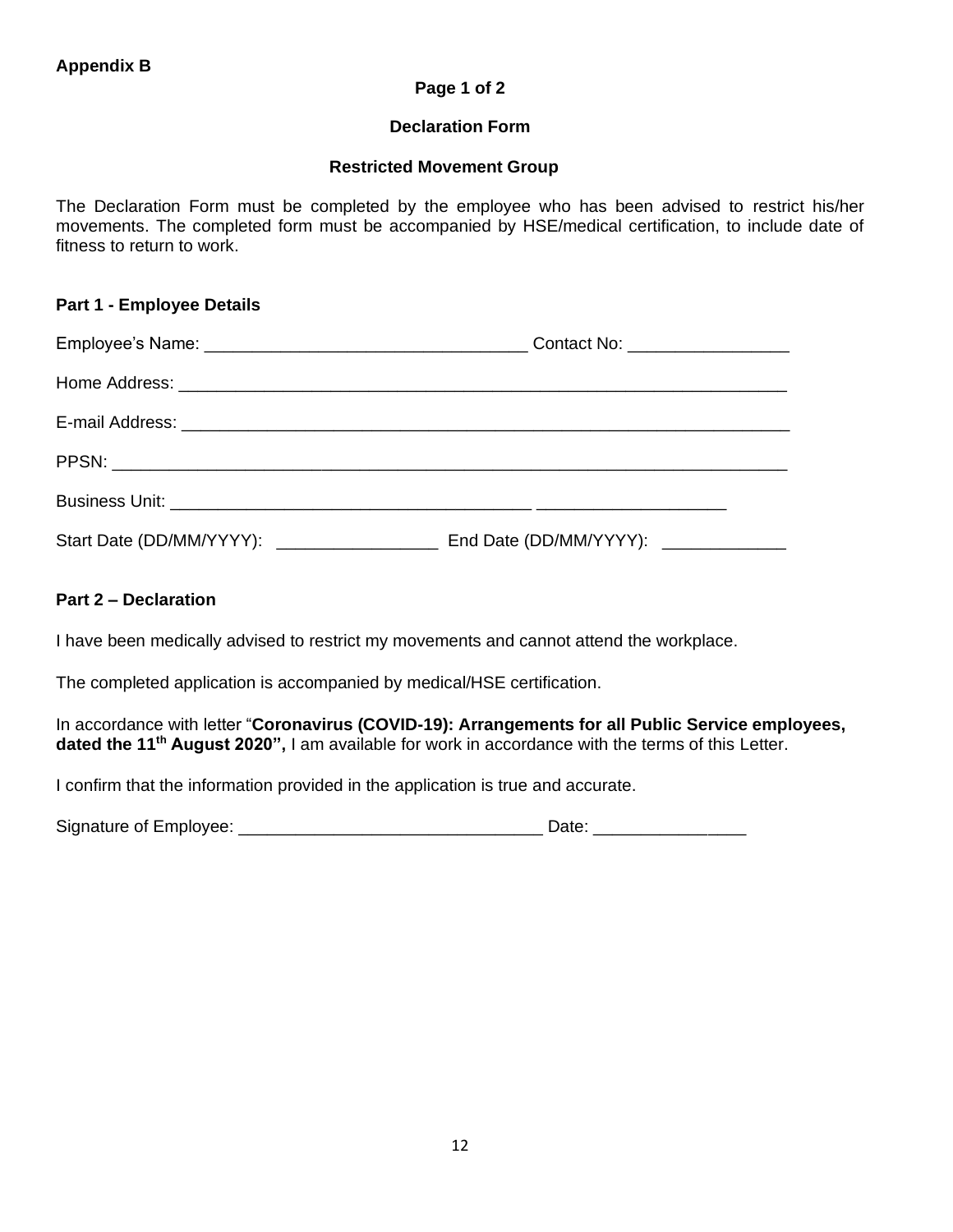# **Part 3 – Employer Record**

*the relevant personnel records.* 

| HSE/Medical Confirmation provided $\Box$                                                                                                                                                                                                  |                             |
|-------------------------------------------------------------------------------------------------------------------------------------------------------------------------------------------------------------------------------------------|-----------------------------|
| (Employer)                                                                                                                                                                                                                                | Date: <u>______________</u> |
| Application Form/Supporting Documentation should NOT be submitted to the<br>Department of Education and Skills and/or the Department of Further and Higher<br>Education, Research, Innovation and Science. They should be retained by the |                             |

*employer with any other relevant documentation for record and audit purposes with* 

| <b>Data Protection Privacy Statement</b>                                                         |  |
|--------------------------------------------------------------------------------------------------|--|
| Employer should insert a link to their Privacy Statement here when making the form available for |  |
| use                                                                                              |  |
|                                                                                                  |  |
|                                                                                                  |  |
|                                                                                                  |  |
|                                                                                                  |  |
|                                                                                                  |  |
|                                                                                                  |  |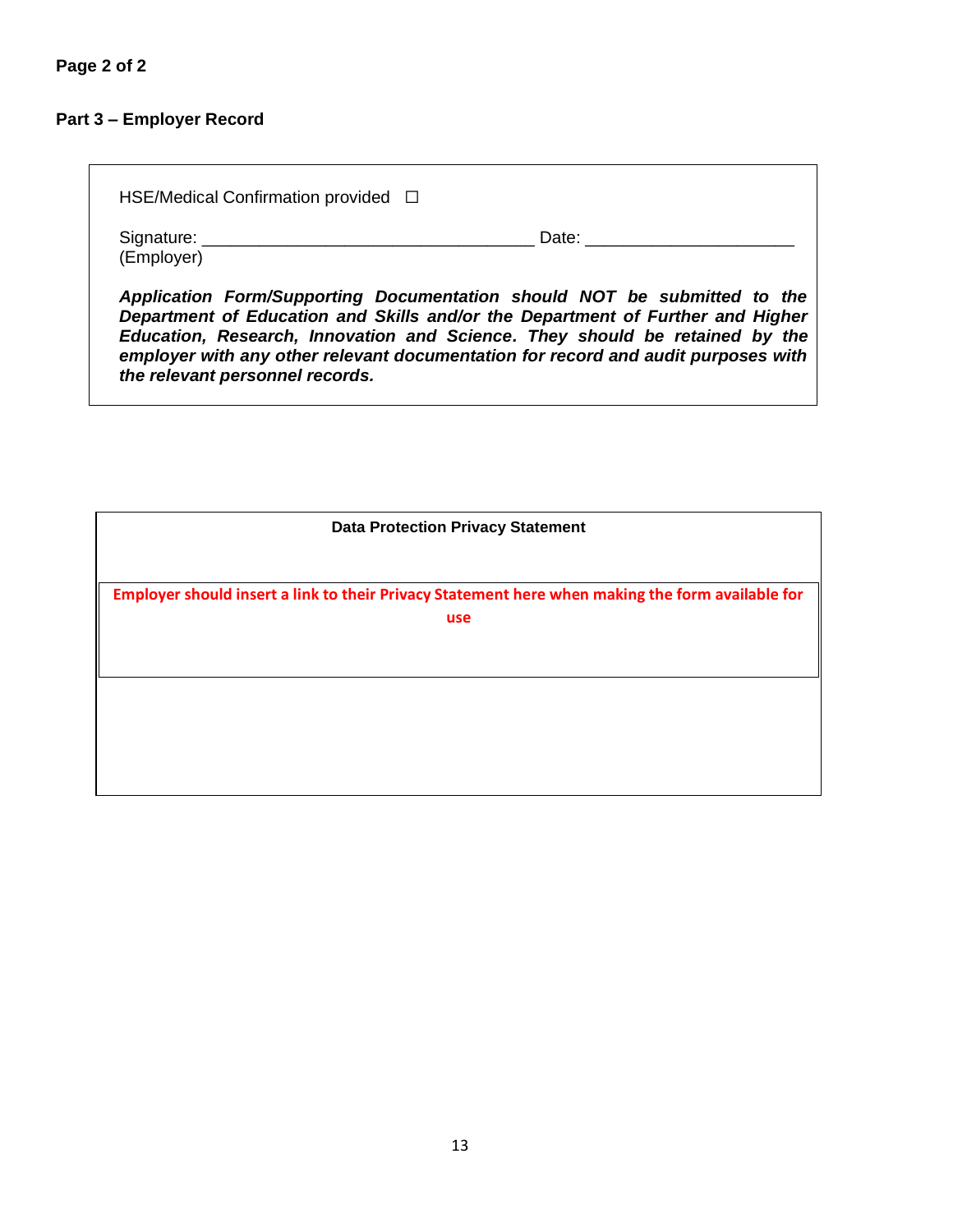### **PAGE 1 OF 2**

### **VERY HIGH-RISK GROUP**

### **MEDICAL REPORT FROM TREATING CONSULTANT: COVID 19 RISK ASSESSMENT**

| Employer (ETB) Name:               |  |
|------------------------------------|--|
| Address:                           |  |
| Employee's Place of<br>Employment: |  |

| <b>OHS Provider's Name:</b> |  |
|-----------------------------|--|
| Address:                    |  |

| <b>Patient Name:</b> |  |
|----------------------|--|
| Date of Birth:       |  |
| Home Address:        |  |

The above-named employee of XXX has indicated that he/she may fall into the Very High-Risk Group as defined by current HSE guidelines. Under the terms of letter **Coronavirus (COVID-19): Arrangements for all Public Service employees, dated the 11th August 2020",** the employee is required to furnish the employer's OHS provider with a report from his/her treating consultant with specific information regarding the employee's underlying medical condition(s).

The cost of compilation of all such reports is the responsibility of the employee.

You are requested to complete this form and return it to your patient (details supplied above) for onward submission to the employer's OHS provider.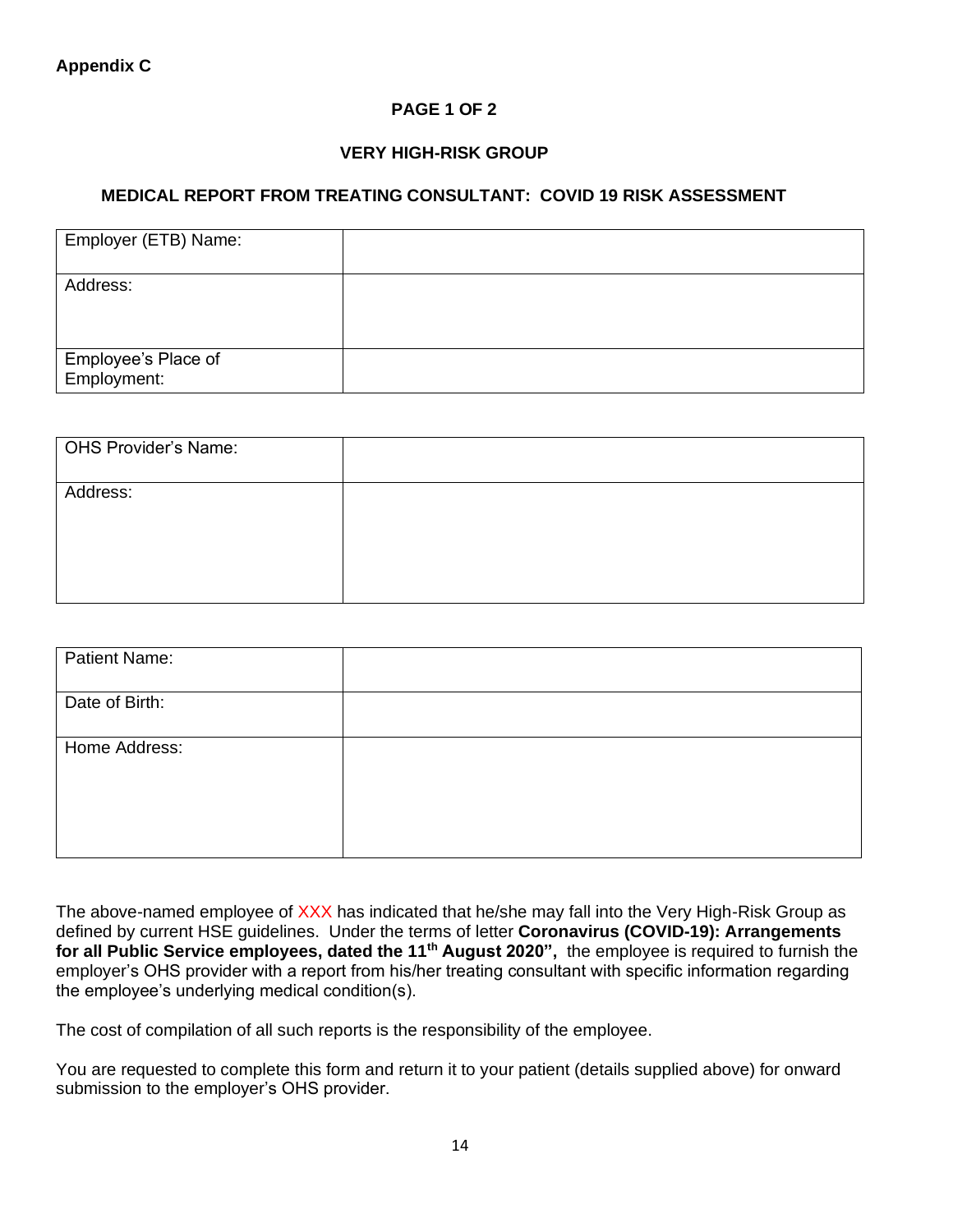| <b>Consultant Name:</b>                                      |  |
|--------------------------------------------------------------|--|
| <b>Consultant Speciality:</b>                                |  |
| Exact diagnosis:                                             |  |
| Current treatment,<br>including strengths and<br>dosages:    |  |
| <b>Additional medical</b><br>conditions or<br>complications: |  |
| Comments if any:                                             |  |

| <b>Consultant's Signature:</b> |  |
|--------------------------------|--|
| Date:                          |  |
| Consultant stamp:              |  |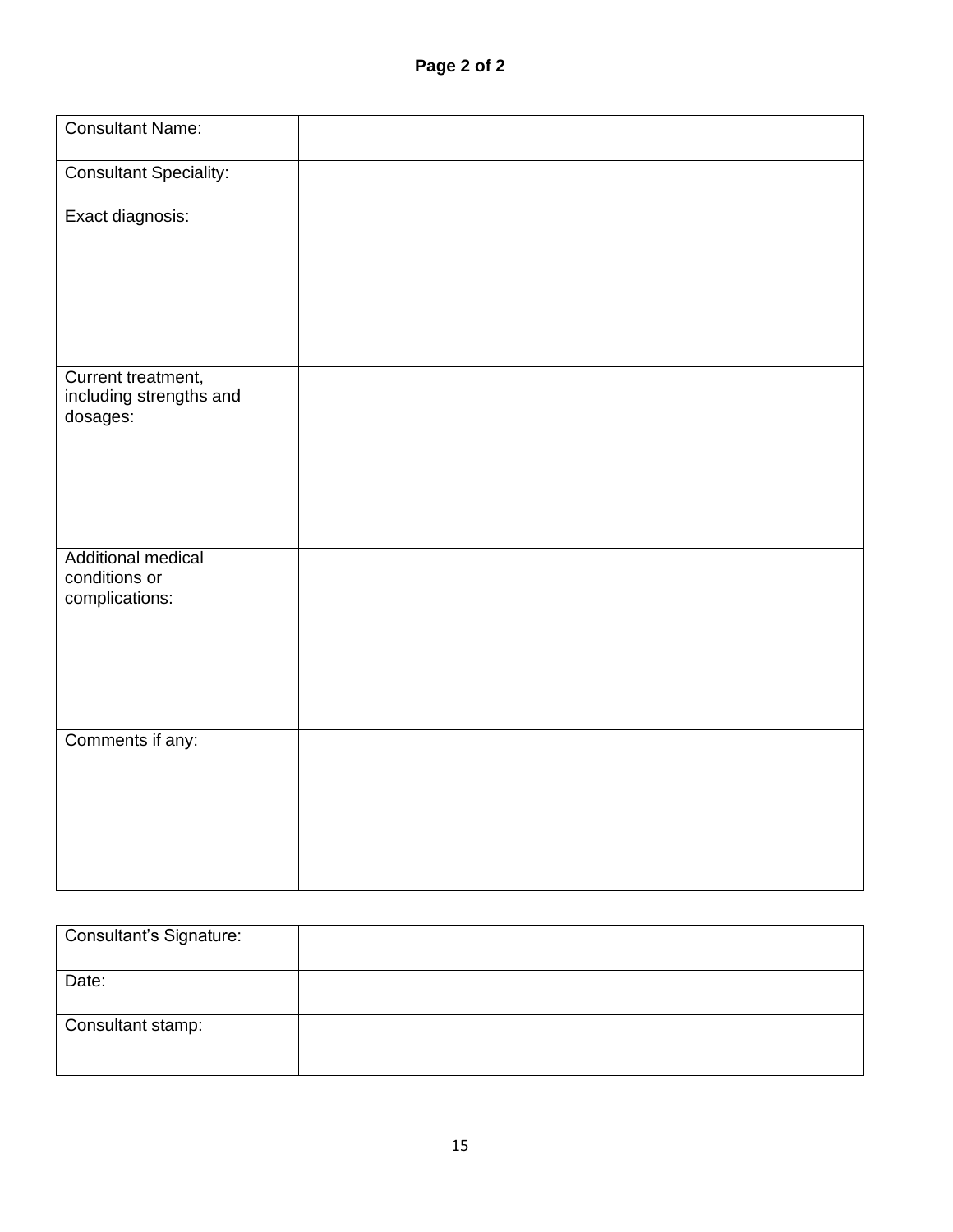#### **Declaration Form**

#### **Very High Risk Group/High Risk Group (advised to cocoon by the OHS)**

The Declaration Form must be completed by the employee where the Occupational Health Service (OHS) Risk Assessment Report has stated that he/she is at a very high risk or high risk of serious illness from contracting COVID-19 and is advised to cocoon. The completed form accompanied by the OHS 'COVID-19 Risk Assessment Report' must be submitted to the employer as soon as possible.

#### **Part 1 - Employee Details**

| Contact No: ___________________ |
|---------------------------------|
|                                 |
|                                 |
|                                 |
|                                 |

#### **Part 2 – Declaration**

Based on the attached OHS COVID-19 Risk Assessment Report, I am considered at a very high risk of serious illness from contracting COVID-19 and am required to cocoon.

In accordance with letter **Coronavirus (COVID-19): Arrangements for all Public Service employees, dated the 11th August 2020",** I am available for work in accordance with the terms of this Letter.

| Signature of Employee: | Date |
|------------------------|------|
|                        |      |